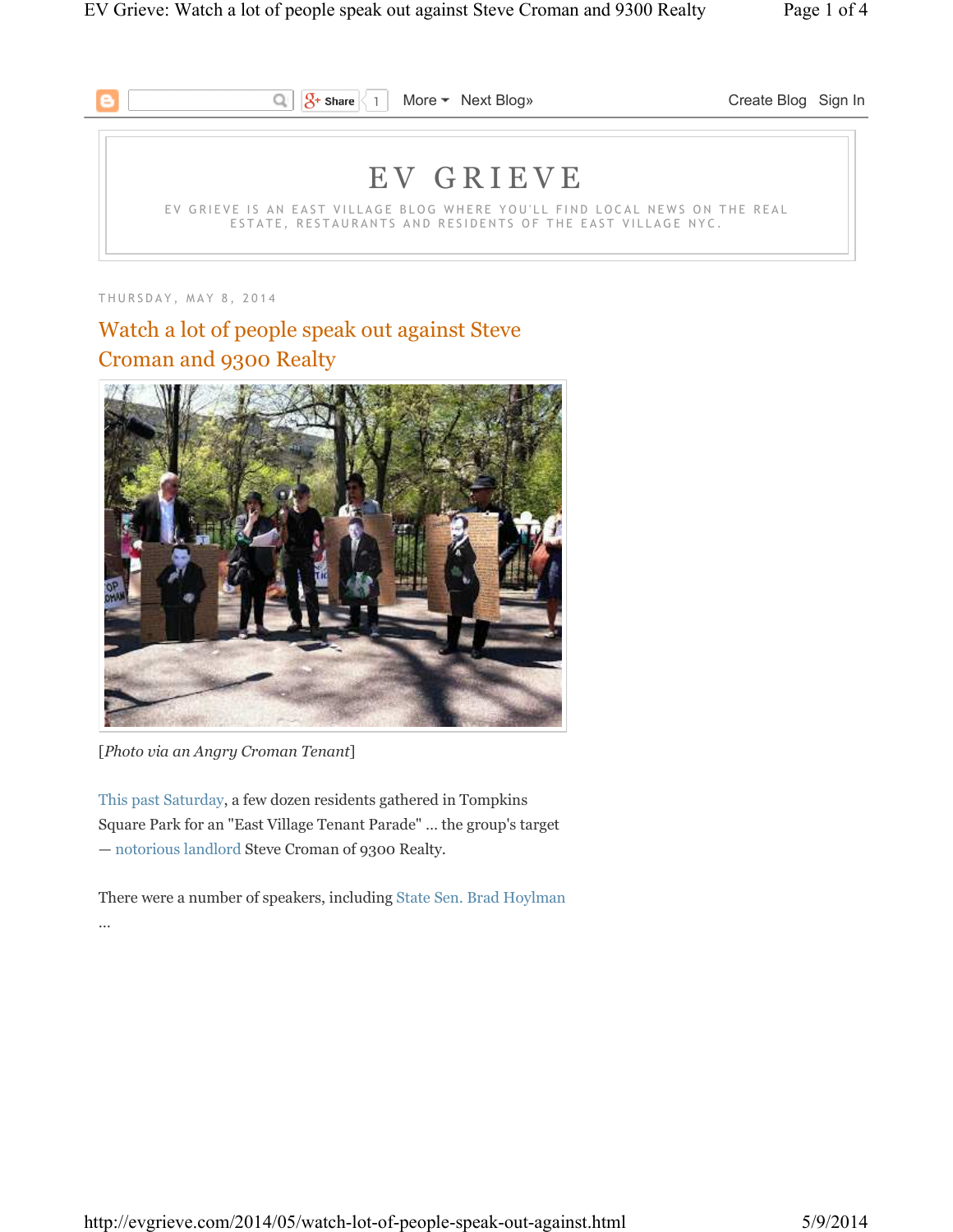

You can find other speaker videos here.

The Stop Croman Coalition and The Good Old Lower East Side sponsored the event.

## **Previously on EV Grieve:**

Gentrification, Steve Croman targets of this East Village tenant parade

 $\begin{bmatrix} 1 & 0 & 0 \\ 0 & 0 & 0 \\ 0 & 0 & 0 \end{bmatrix}$ 

POSTED BYGRIEVEAT5:11 AM LABELS:9300 REALTY,STEVE CROMAN

### **6 C O M M E N T S :**

Anonymous said...

I'd have trouble sleeping at night if a few dozen people saw fit to get together in a parade and rail against me. Then again I am not a reptilian real estate developer.

MAY 8, 2014 AT 10:49 AM



# Eden Beesaid...

He's a monster and a psychopath. So glad this went on though I missed it.

MAY 8, 2014 AT 3:44 PM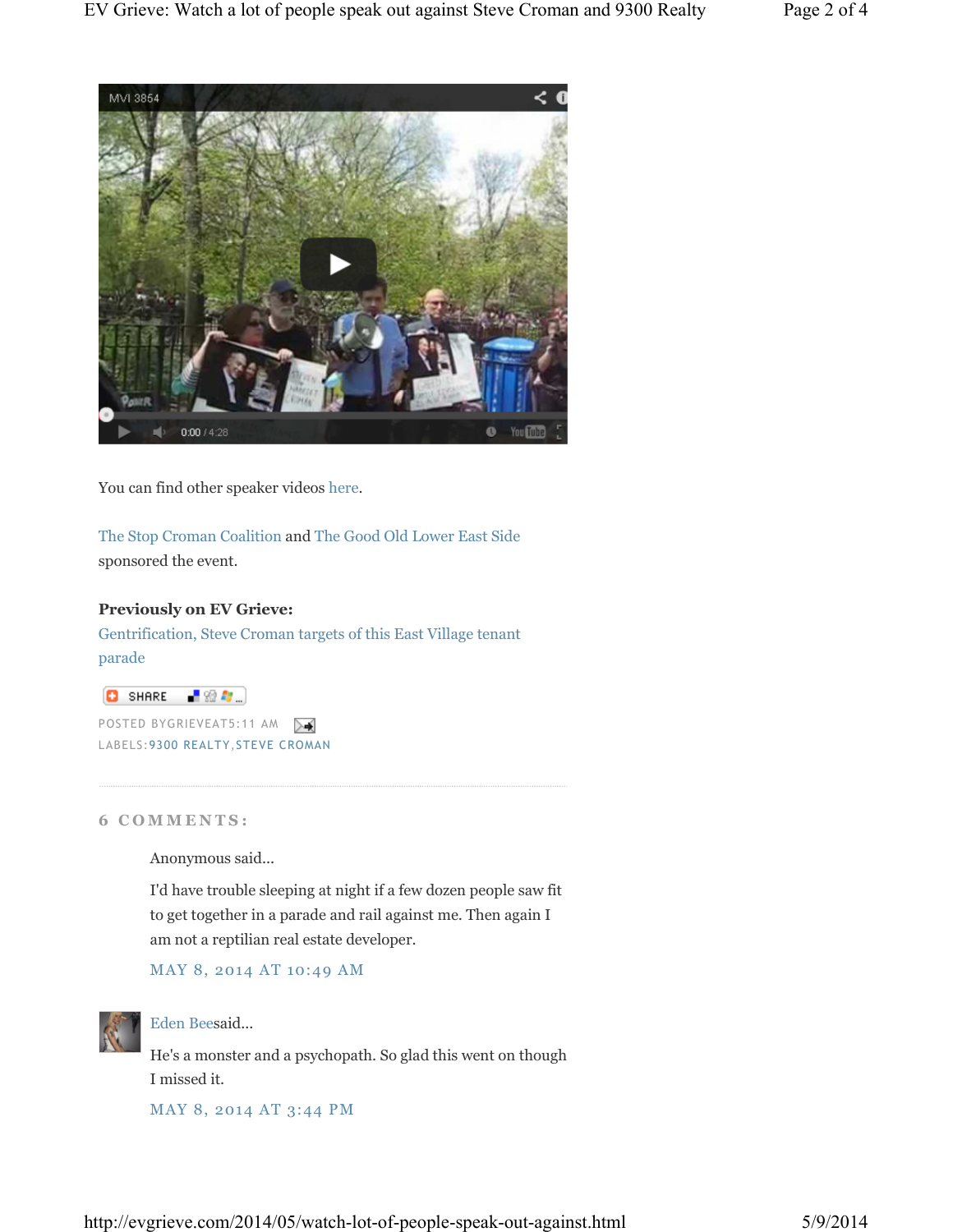## Anonymous said...

As any Croman tenant knows if you live in a Croman building you can't sleep at night anyway. Between the bedbugs, waterbugs, mice and rats, garbage pileups, no heat and no hot water, no supers living on the premises,no water pressure, ceiling leaks and water pouring down, ceiling collapses, your apartment blanketed with toxic dust and debris from his renovations and causing cracks all over your every ceiling and wall, no gas service to cook, no electric, not cashing your rent checks, not renewing your leases, dragging you to court on frivolous lawsuits when you owe no rent, sending his private investigators to follow you, abusive treatment by Steven & Harriet Croman (a.k.a. Harriet Kahan) and their property managers, employees and agents, relentless harassment by their attorneys using the courts to wear tenants down financially and emmotionally through committing perjury and countless illegal means, the list goes on and on. So what tenant can sleep at nights? Only our landlords, Steve and Harriet Croman sleep well at night because they have no concern for their tenants, only for money. The Cromans should be tried for crimes against humanity.

#### MAY 8, 2014 AT 6:07 PM

#### Anonymous said...

As high rent paying market rate tenants 9300realty and the Cromans didn't return our security deposits when we moved out, we never got repairs, the washer and dryer never worked and no heat or hot water, brokers entered our homes to show the apartment when we weren't there, no one at the office ever answered the phone or returned messages we left, this is the most miserable company to deal with. A more appropiate name whould be " 9300Realty.CON "

# MAY 8, 2014 AT 7:56 PM

#### Anonymous said...

Eden Bee we agree and missed you at the demo. You forgot to also include that they are sociopaths as well.

## MAY 8, 2014 AT 8:13 PM

Anonymous said...